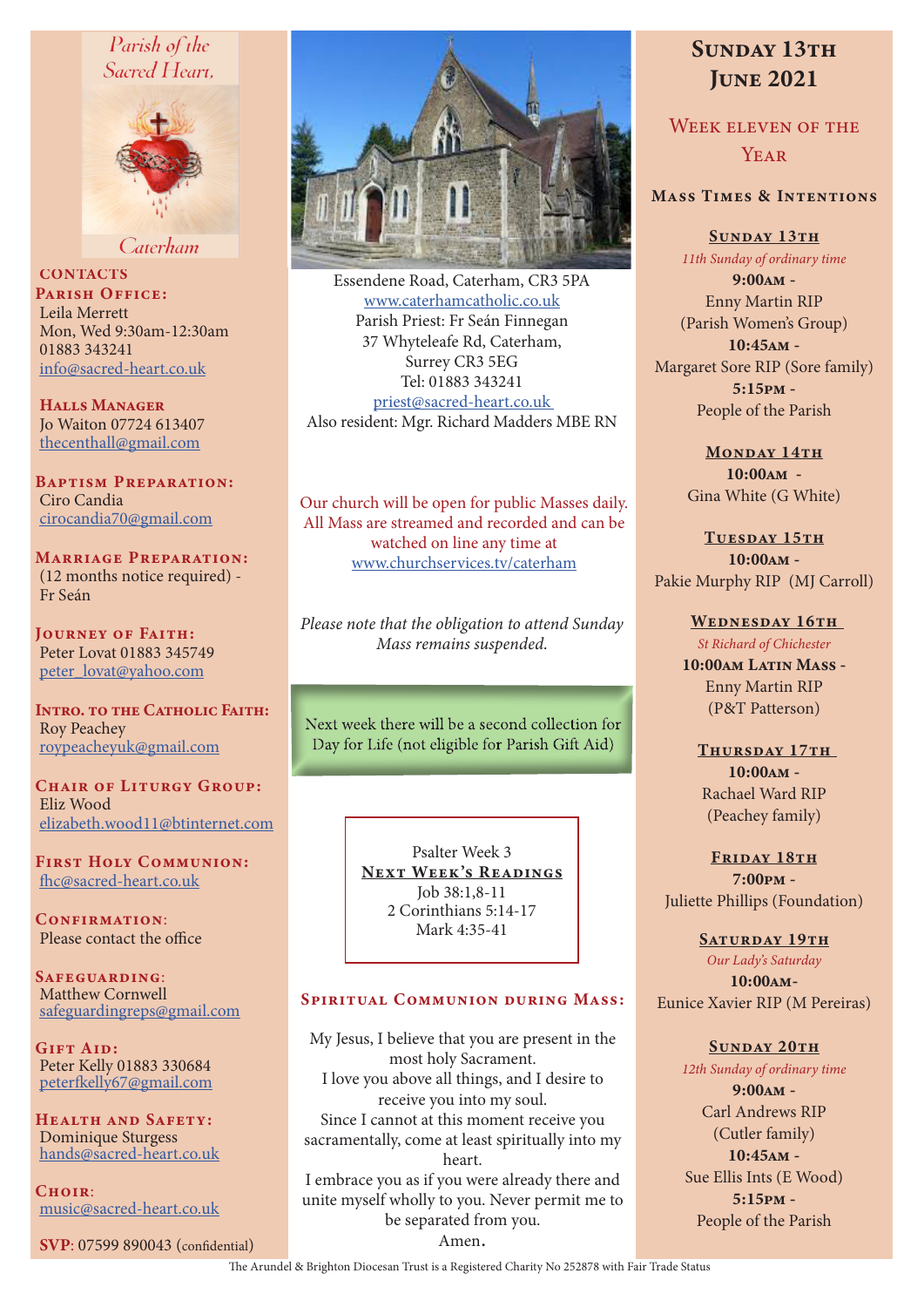Your Prayers are requested for the following people who are ill or housebound: Jimmy Mullen; Eileen, Mel & Rose Lattimore; Bryan Smith; John Gilford; Tabitha Harrison; Joe Kelly; Charmaine Wise; Richard Sowa; Val Williams; Emma Newton; Charley Lunn; Ursula Koh; Fr John Hartley; Maribel Chambers; Patricia Howlett; Reef Albert; Peggy Wheeldon; Liz Leake; Sandra; Pascal Périssat; Holly Osman; Edmond Kelly; Julian Gavin; Emma Cook; Susie; Shirley Clarke; Colin Fields; Mary Power, John Lowrie, Pat Boyle, Breda Sharpe, Malcolm Harmes, Sue Ellis & Jean Joakim.

# J o u r n e y o f F a i t h

Join us for a course on reading Scripture, and for a consideration of the next Sunday's readings.

 Topic: Journey of Faith Time: Wednesday June 17th, 2021 8:00 - 9.00 p.m. Join Zoom Meeting: https://us02web.zoom.us/j/6986253866 Meeting ID: 698 625 3866

All welcome



### SVP Appeal for local female asylum seekers

Sincere thanks to those who have already donated nappies and formula milk for the asylum seekers and their children. We are also most grateful to those who have generously made financial donations, enabling us to purchase exactly the items needed. Any of the following additional items will be most welcome:

• Baby food (4 months and 7 months), surface wipes, spray cleaner, flash floor cleaner, soap tablets, hand-wash

A member of the SVP will be outside the church at each Sunday Mass for the next few weeks to receive donations before you enter.

Thank you so much for supporting this appeal.

# Refugee week June 14 - 20

Theme: We Cannot Walk Alone

This week is a timely reminder for us to pray earnestly for the wellbeing and welfare of the Iraqi Christian refugees in Madaba. They live safely in the sanctuary of Jordan. But their future is uncertain and they suffer the pain of families divided.

One young woman, Rivin, is a key member of the Iraqi community. Her husband was recently unable to attend his mother's funeral in Iraq. Now Rivin has learned that her aunt, who has returned to Qaraqosh in Iraq, is seriously ill with cancer which has spread extensively through her body. Rivin is not allowed to return to Iraq. Please pray that refugee families will not be kept apart indefinitely. They have lost home, church and country. They deserve the chance to maintain family contact.

*Prayer for refugees Almighty and merciful God, whose son became a refugee and had no place to his own:*  Look with mercy on those who today are fleeing, homeless and hungry, from danger. *Bless those who work to bring them relief; inspire generosity and compassion in all our hearts; and guide the nations of the world towards that day when all will rejoice in your Kingdom of Justice and Peace; through Jesus Christ our Lord. Amen*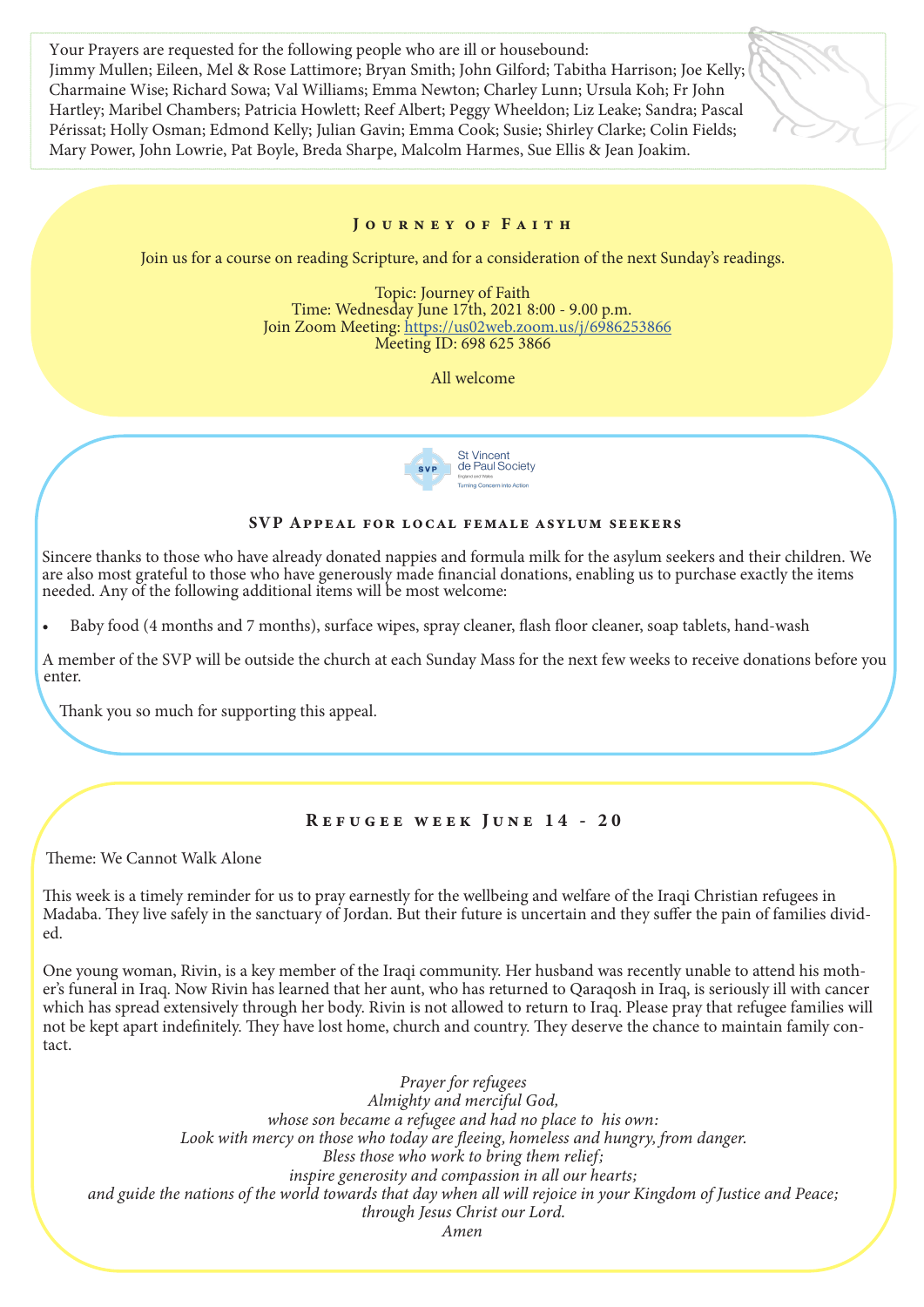#### DAY FOR LIFE - COLLECTION ON 20TH JUNE

Day for Life is the day in the Church's year dedicated to raising awareness about the meaning and value of human life at every stage and in every condition. The Church teaches that life is to be nurtured from conception to natural death. This year's Day for Life is celebrated on, 21 June in England . There will be a collection on 20th June. This will support the work of organisations supporting those in need of help at the beginning and end of life for example Life and The Art of Dying Well.

The Bishops ask all Catholics to pray for a culture where life, in all its vulnerability, is cherished and to work to promote authentic compassion in the treatment of those who are sick or dying.

*Pray for – those having to contemplate or had an abortion, for those in need of end of life care. Those who are suffering from severe illness and those trafficked.* 

#### THE G7 CONFERENCE

Whilst assuring the G7 leaders of their prayers, the bishops call upon them to:

- Provide economic support towards a sustainable recovery from the pandemic, and to move quickly to halt the biodiversity loss the planet is facing.
- Act to support developing nations, ensuring that they are not left behind in decision making, and have fair access to vaccines.
- Ensure sustained action and accountability, to meet targets set out in the Paris Agreement and move as quickly as possible towards a zero-carbon economy, so that we do not exceed the 1.5C temperature rise, beyond which life on our planet will face dire consequences

We ask all Catholics to pray for a culture where life, in all its vulnerability, is cherished and to work to promote authentic compassion in the treatment of those who are sick or dying.

#### Grandparents' Pilgrimage to the Shrine at West Grinstead

All Grandparents, or honorary grandparents, are invited to join Bishop Richard for our annual pilgrimage to West Grinstead on Wednesday, 7th July, from 10 am.

This is always a lovely event. It is a day to meet other grandparents and share the joys and excitement of this wonderful vocation. There will be opportunities for Mass, Adoration, Reconciliation, Stations of the Cross, Rosary, and a visit to the Secret Chapel (flat shoes advised).

Packed lunch needed. Drinks provided. https://abdiocese.churchsuite.com/events/wpjpxxir

#### WEEKLY OFFERING

If you would like to make your weekly offering (though of course there is no obligation or expectation to do so), you are welcome to save it up until you are able to come to Mass, or you may put your envelope through the Parish Office door. Alternatively, you can donate online. This donation page works across browsers, on mobile, desktop and tablet devices. https://portal.mydona.com/assets/webPay/index.php?cid=27

\*\*\*Please note that due to banking changes, our bank can only read cheques made out in BLACK ink.\*\*\*